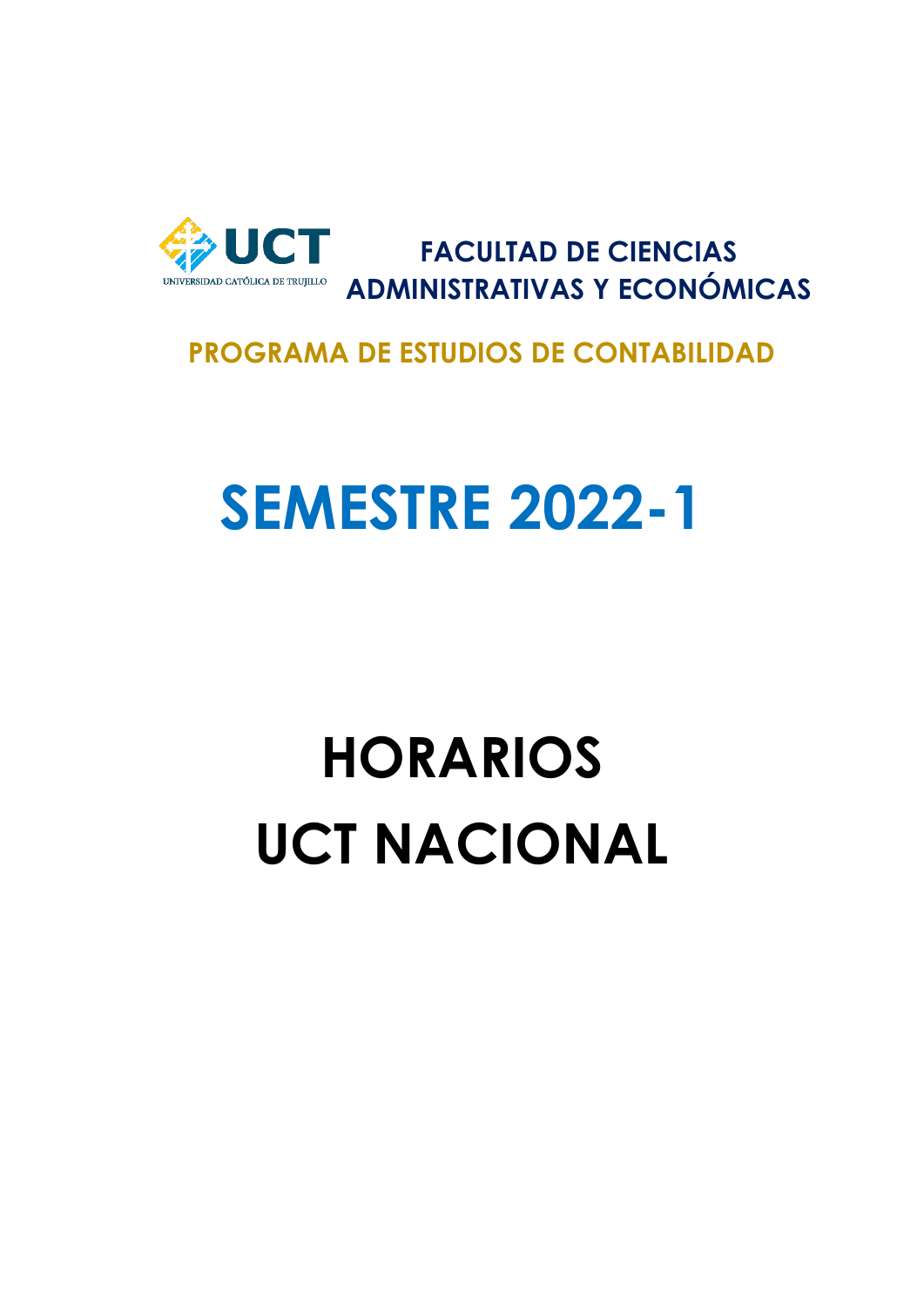

**FACULTAD DE CIENCIAS ADMINISTRATIVAS Y ECONÓMICAS**

#### **PROGRAMA DE ESTUDIOS DE CONTABILIDAD**

## **I BLOQUE**

## **HORARIOS UCT NACIONAL**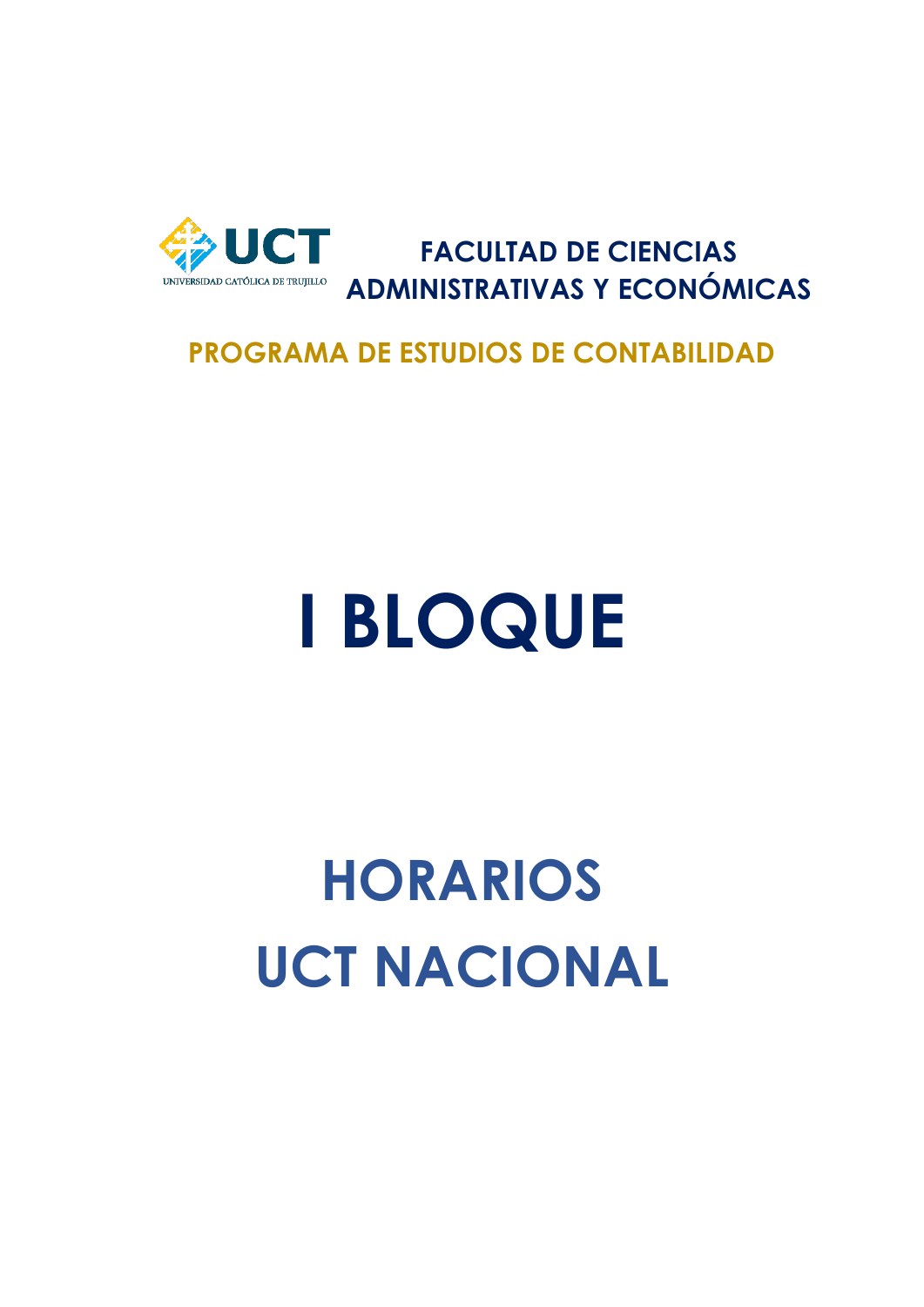| UNIVERSIDAD CATÓLICA DE TRUJILLO BENEDICTO XVI |                |                                                          |                                                                              |               |                |                                        |                                                          |                           |  |  |  |  |
|------------------------------------------------|----------------|----------------------------------------------------------|------------------------------------------------------------------------------|---------------|----------------|----------------------------------------|----------------------------------------------------------|---------------------------|--|--|--|--|
|                                                |                | <b>FACULTAD DE CIENCIAS ADMINISTRATIVAS Y ECONÓMICAS</b> |                                                                              |               |                |                                        |                                                          |                           |  |  |  |  |
|                                                |                |                                                          | <b>PROGRAMA DE CONTABILIDAD</b><br><b>HORARIO DE CLASE - SEMESTRE 2022-1</b> |               |                |                                        |                                                          |                           |  |  |  |  |
|                                                |                |                                                          |                                                                              |               | <b>Horario</b> | <b>UCT NACIONAL - I BLOQUE</b>         | <b>ASIGNATURA/ EXPERIENCIA</b>                           |                           |  |  |  |  |
| <b>CICLO</b>                                   | <b>AULA</b>    | <b>SECCIÓN</b>                                           | Día                                                                          | <b>Inicio</b> | Término        | <b>APELLIDOS Y NOMBRES DEL DOCENTE</b> | <b>CURRICULAR</b>                                        | <b>CORREO ELECTRONICO</b> |  |  |  |  |
|                                                |                |                                                          | Sábado                                                                       | 19:00         | 20:30          | MENDOZA AGUILAR CECILIA CELESTE        | <b>FINANZAS PRIVADAS</b>                                 | c.mendoza@uct.edu.pe      |  |  |  |  |
|                                                |                | А                                                        | Miércoles                                                                    | 19:00         | 20:30          |                                        |                                                          |                           |  |  |  |  |
|                                                |                |                                                          | Sábado                                                                       | 16:45         | 19:00          | PONGO MENDO AUGUSTO NICOLAS            |                                                          | a.pongo@uct.edu.pe        |  |  |  |  |
|                                                | <b>VIRTUAL</b> | Α                                                        | Viernes                                                                      | 15:00         | 17:30          |                                        | PROYECTOS Y PRESUPUESTOS                                 |                           |  |  |  |  |
| IV                                             |                | А                                                        | Lunes                                                                        | 19:00         | 20:30          | RODRIGUEZ SOTO JUAN CARLOS             | RESPONSABILIDAD SOCIAL IV                                |                           |  |  |  |  |
|                                                |                |                                                          | Martes                                                                       | 19:00         | 20:30          |                                        |                                                          | j.rodriguezs@uct.edu.pe   |  |  |  |  |
|                                                |                |                                                          | Jueves                                                                       | 07:15         | 10:30          | YI KCOMT SILVIA PATRICIA               | CONTABILIDAD DE SOCIEDADES I                             | s.yi@uct.edu.pe           |  |  |  |  |
|                                                |                | А                                                        | Martes                                                                       | 07:15         | 10:30          |                                        |                                                          |                           |  |  |  |  |
|                                                |                |                                                          | Lunes                                                                        | 12:00         | 13:30          |                                        | SISTEMAS Y MÉTODOS                                       |                           |  |  |  |  |
|                                                |                | А                                                        | Miércoles                                                                    | 07:15         | 08:45          | CASTILLO ALVA LUIS ANTONIO             | <b>CONTABLES</b>                                         | l.castillo@uct.edu.pe     |  |  |  |  |
|                                                |                |                                                          | Miércoles                                                                    | 19:00         | 20:30          |                                        |                                                          |                           |  |  |  |  |
| V                                              | <b>VIRTUAL</b> | А                                                        | Jueves                                                                       | 19:00         | 20:30          | CONTRERAS QUIÑONES MARISOL             | RESPONSABILIDAD SOCIAL V                                 | m.contreras@uct.edu.pe    |  |  |  |  |
|                                                |                | Α                                                        | Jueves                                                                       | 14:15         | 17:30          | PARDAVE BRANCACHO JULIO VICENTE        | TALLER DE INVESTIGACIÓN I                                | j.pardave@uct.edu.pe      |  |  |  |  |
|                                                |                |                                                          | Miércoles                                                                    | 08:45         | 12:00          | YI KCOMT SILVIA PATRICIA               | CONTABILIDAD DE SOCIEDADES II                            | s.yi@uct.edu.pe           |  |  |  |  |
|                                                |                | А                                                        | Viernes                                                                      | 17:30         | 20:30          |                                        |                                                          |                           |  |  |  |  |
|                                                |                | А                                                        | Martes                                                                       | 11:15         | 14:15          | <b>CARRANZA TORRES MARIBEL</b>         | TALLER DE INVESTIGACIÓN II                               | m.carranza@uct.edu.pe     |  |  |  |  |
|                                                | <b>VIRTUAL</b> | А                                                        | Martes                                                                       | 07:15         | 08:45          | MIRANDA DIAZ LUIS ORLANDO              | DEONTOLOGÍA PROFESIONAL                                  | l.miranda@uct.edu.pe      |  |  |  |  |
|                                                |                |                                                          | Jueves                                                                       | 07:15         | 08:45          |                                        |                                                          |                           |  |  |  |  |
|                                                |                | Α                                                        | Miércoles                                                                    | 16:45         | 19:00          | PONGO MENDO AUGUSTO NICOLAS            | <b>CONTABILIDAD SUPERIOR I</b>                           | a.pongo@uct.edu.pe        |  |  |  |  |
| VI                                             |                |                                                          | Lunes                                                                        | 16:45         | 19:00          |                                        |                                                          |                           |  |  |  |  |
|                                                |                | Α                                                        | Jueves                                                                       | 16:45         | 20:30          | PONGO MENDO AUGUSTO NICOLAS            | CONTABILIDAD DE COSTOS                                   |                           |  |  |  |  |
|                                                |                |                                                          | Martes                                                                       | 16:45         | 20:30          |                                        | <b>APLICADOS II</b>                                      | a.pongo@uct.edu.pe        |  |  |  |  |
|                                                |                |                                                          | Lunes                                                                        | 07:15         | 08:45          | SALVATIERRA ULLOA ROBERTO CARLOS       |                                                          |                           |  |  |  |  |
|                                                |                | А                                                        | Miércoles                                                                    | 07:15         | 08:45          |                                        | <b>FINANZAS INTERNACIONALES</b>                          | r.salvatierra@uct.edu.pe  |  |  |  |  |
|                                                |                |                                                          | Viernes                                                                      | 18:15         | 20:30          |                                        | <b>INTRODUCCIÓN A LA</b>                                 |                           |  |  |  |  |
|                                                |                | B                                                        | Sábado                                                                       | 18:15         | 20:30          | ALAYO VASQUEZ WILMER MANUEL            | CONTABILIDAD GUBERNAMENTAL                               | w.alayo@uct.edu.pe        |  |  |  |  |
|                                                |                | Α                                                        | Miércoles                                                                    | 16:45         | 19:45          | ANGULO ARGOMEDO MARÍA YSABEL           | <b>CONTABILIDAD SUPERIOR II</b>                          | m.angulo@uct.edu.pe       |  |  |  |  |
|                                                |                |                                                          | Jueves                                                                       | 13:30         | 16:30          |                                        |                                                          |                           |  |  |  |  |
|                                                |                |                                                          | Lunes                                                                        | 15:00         | 17:30          | <b>HUATAY CULQUI ENRIQUE</b>           | INFORMÁTICA APLICADA A LOS<br><b>ESTADOS FINANCIEROS</b> | e.huatay@uct.edu.pe       |  |  |  |  |
|                                                |                | В                                                        | Sábado                                                                       | 07:15         | 09:30          |                                        |                                                          |                           |  |  |  |  |
|                                                |                |                                                          | Martes                                                                       | 07:15         | 09:30          | LAPOINT RUIZ SUSANA JOSEFINA           | INTRODUCCIÓN A LA AUDITORIA                              | s.lapoint@uct.edu.pe      |  |  |  |  |
|                                                |                | А                                                        | Jueves                                                                       | 07:15         | 09:30          |                                        |                                                          |                           |  |  |  |  |
|                                                |                | Α                                                        | Sábado                                                                       | 08:45         | 10:30          | NARCISO AGUILAR DEYSI LORENA           | FORMULACIÓN Y PRESENTACIÓN<br>DE ESTADOS FINANCIEROS     | d.narciso@uct.edu.pe      |  |  |  |  |
|                                                |                |                                                          | Jueves                                                                       | 19:00         | 20:30          |                                        |                                                          |                           |  |  |  |  |
| VII                                            | <b>VIRTUAL</b> | C                                                        | Sábado                                                                       | 10:30         | 13:30          | NARCISO AGUILAR DEYSI LORENA           | <b>TESIS I</b>                                           | d.narciso@uct.edu.pe      |  |  |  |  |
|                                                |                | Α                                                        | Martes                                                                       | 14:15         | 17:30          | PARDAVE BRANCACHO JULIO VICENTE        | <b>TESIS I</b>                                           | j.pardave@uct.edu.pe      |  |  |  |  |
|                                                |                | В                                                        | Viernes                                                                      | 14:15         | 17:30          | PARDAVE BRANCACHO JULIO VICENTE        | <b>TESIS I</b>                                           | j.pardave@uct.edu.pe      |  |  |  |  |
|                                                |                | Α                                                        | Lunes                                                                        | 17:30         | 19:00          | PINO VASQUEZ MILUSKA ZULEMA            | RESPONSABILIDAD SOCIAL VII                               | m.pino@uct.edu.pe         |  |  |  |  |
|                                                |                |                                                          | Sábado                                                                       | 15:00         | 16:30          |                                        |                                                          |                           |  |  |  |  |
|                                                |                | В                                                        | Lunes                                                                        | 11:15         | 12:45          |                                        | <b>GESTIÓN FINANCIERA</b>                                | a.poma@uct.edu.pe         |  |  |  |  |
|                                                |                |                                                          | Viernes                                                                      | 10:30         | 12:00          | POMA VARGAS ALEXIS ENRIQUE             |                                                          |                           |  |  |  |  |
|                                                |                |                                                          |                                                                              |               |                |                                        |                                                          |                           |  |  |  |  |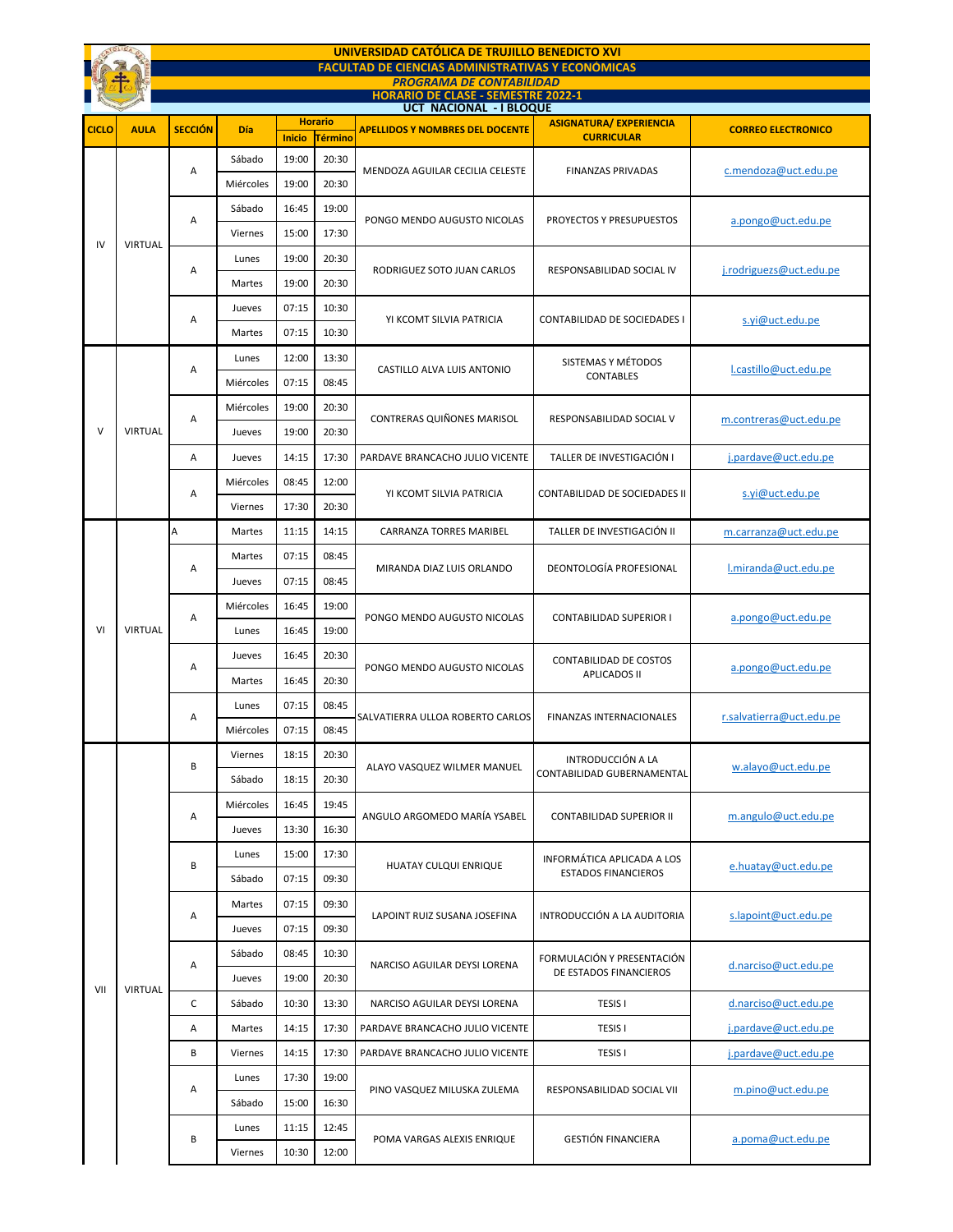|      |         | Α           | Lunes               | 07:15          | 10:30          | RODRIGUEZ AZABACHE JULIO<br>ANTONIO                             | TALLER DE INVESTIGACIÓN III                                                           | j.rodrigueza@uct.edu.pe                      |
|------|---------|-------------|---------------------|----------------|----------------|-----------------------------------------------------------------|---------------------------------------------------------------------------------------|----------------------------------------------|
|      |         | В           | Miércoles           | 07:15          | 10:30          | RODRIGUEZ AZABACHE JULIO<br><b>ANTONIO</b>                      | TALLER DE INVESTIGACIÓN III                                                           | j.rodrigueza@uct.edu.pe                      |
|      |         | C           | Viernes             | 07:15          | 10:30          | RODRIGUEZ AZABACHE JULIO<br><b>ANTONIO</b>                      | TALLER DE INVESTIGACIÓN III                                                           | j.rodrigueza@uct.edu.pe                      |
|      |         |             | Jueves              | 15:00          | 17:30          | ALAYO VASQUEZ WILMER MANUEL                                     |                                                                                       |                                              |
|      |         | В           | Sábado              | 15:45          | 18:15          |                                                                 | CONTABILIDAD GUBERNAMENTAL                                                            | w.alayo@uct.edu.pe                           |
|      |         | C           | Miércoles           | 11:15          | 14:15          | <b>CARRANZA TORRES MARIBEL</b>                                  | TALLER DE INVESTIGACIÓN IV                                                            | m.carranza@uct.edu.pe                        |
|      |         | Α           | Lunes               | 10:30          | 12:00          | CASTILLO ALVA LUIS ANTONIO                                      | INTRODUCCIÓN A LA                                                                     | l.castillo@uct.edu.pe                        |
|      |         |             | Viernes             | 10:30          | 12:00          |                                                                 | CONTABILIDAD DE INSTITUCIONES<br><b>FINANCIERAS</b>                                   |                                              |
|      |         | Α           | Viernes             | 07:15          | 08:45          | CASTILLO ALVA LUIS ANTONIO                                      | ANÁLISIS E INTERPRETACIÓN DE<br><b>ESTADOS FINANCIEROS</b>                            | l.castillo@uct.edu.pe                        |
|      |         |             | Martes              | 10:30          | 12:00          |                                                                 |                                                                                       |                                              |
|      |         |             | Sábado              | 07:15          | 09:30          | JAUREGUI FLORES CESAR MOISES                                    | <b>CONTABILIDAD DE TRIBUTOS</b>                                                       | c.jauregui@uct.edu.pe                        |
|      |         | В           | Viernes             | 15:45          | 18:15          |                                                                 |                                                                                       |                                              |
|      |         | Α           | Jueves              | 09:45          | 12:45          | MORALES FLORES MARCO ANTONIO                                    | <b>TESIS II</b>                                                                       | m.morales@uct.edu.pe                         |
| VIII | VIRTUAL | Α           | Lunes               | 07:15          | 10:30          | MORALES FLORES MARCO ANTONIO                                    | TALLER DE INVESTIGACIÓN IV                                                            | m.morales@uct.edu.pe                         |
|      |         | В           | Jueves              | 17:30          | 20:30          | MORALES FLORES MARCO ANTONIO                                    | TALLER DE INVESTIGACIÓN IV                                                            | m.morales@uct.edu.pe                         |
|      |         | C           | Martes              | 17:30          | 20:30          | NARCISO AGUILAR DEYSI LORENA                                    | <b>TESIS II</b>                                                                       | d.narciso@uct.edu.pe                         |
|      |         | В           | Lunes               | 14:15          | 17:30          | PARDAVE BRANCACHO JULIO VICENTE                                 | <b>TESIS II</b>                                                                       | j.pardave@uct.edu.pe                         |
|      |         |             | Miércoles           | 17:30          | 19:00          | PINO VASQUEZ MILUSKA ZULEMA                                     | RESPONSABILIDAD SOCIAL VIII                                                           | m.pino@uct.edu.pe                            |
|      |         | Α           | Sábado              | 19:00          | 20:30          |                                                                 |                                                                                       |                                              |
|      |         | Α           | Jueves              | 12:45          | 15:00          | POMA VARGAS ALEXIS ENRIQUE                                      | AUDITORIA OPERATIVA Y DE<br><b>SERVICIOS</b>                                          | a.poma@uct.edu.pe                            |
|      |         |             | Lunes               | 17:30          | 19:45          |                                                                 |                                                                                       |                                              |
|      |         |             | Miércoles           | 15:00          | 17:30          |                                                                 |                                                                                       |                                              |
|      |         | В           | Martes              | 07:15          | 09:30          | POMA VARGAS ALEXIS ENRIQUE                                      | <b>AUDITORIA FINANCIERA</b>                                                           | a.poma@uct.edu.pe                            |
|      |         |             | Lunes               | 13:30          | 15:45          |                                                                 |                                                                                       |                                              |
|      | VIRTUAL | B           | Miércoles           | 13:30          | 15:45          | CASTILLO ALVA LUIS ANTONIO                                      | CONTABILIDAD GERENCIAL                                                                | l.castillo@uct.edu.pe                        |
|      |         | Α           | Sábado              | 14:15          | 17:30          | CASTILLO GARCIA PETER YVAN                                      | <b>TESIS III</b>                                                                      | p.castillo@uct.edu.pe                        |
|      |         | В           | Martes              | 16:45          | 19:45          | CASTILLO GARCIA PETER YVAN                                      | <b>TESIS III</b>                                                                      | p.castillo@uct.edu.pe                        |
|      |         | C           | Miércoles           | 16:45          | 19:45          | CASTILLO GARCIA PETER YVAN                                      | <b>TESIS III</b>                                                                      | p.castillo@uct.edu.pe                        |
|      |         |             | Lunes               | 18:15          | 20:30          |                                                                 |                                                                                       |                                              |
| IX   |         | Α           | Jueves              | 18:15          | 20:30          | JAUREGUI FLORES CESAR MOISES                                    | <b>AUDITORIA TRIBUTARIA</b>                                                           | c.jauregui@uct.edu.pe                        |
|      |         | B<br>Α<br>Α | Viernes             | 07:15          | 09:30          | LAPOINT RUIZ SUSANA JOSEFINA<br>MENDOZA AGUILAR CECILIA CELESTE | AUDITORIA GUBERNAMENTAL<br><b>CONTABILIDAD DE INSTITUCIONES</b><br><b>FINANCIERAS</b> | s.lapoint@uct.edu.pe<br>c.mendoza@uct.edu.pe |
|      |         |             | Miércoles           | 07:15          | 09:30          |                                                                 |                                                                                       |                                              |
|      |         |             | Viernes             | 16:45          | 18:15          |                                                                 |                                                                                       |                                              |
|      |         |             | Lunes               | 16:45<br>10:30 | 18:15<br>12:00 |                                                                 |                                                                                       |                                              |
|      |         |             | Jueves<br>Viernes   | 18:15          | 19:45          | POMA VARGAS ALEXIS ENRIQUE                                      | AUDITORIA DEL MEDIO AMBIENTE                                                          | a.poma@uct.edu.pe                            |
|      |         |             | Lunes               | 07:15          | 10:30          |                                                                 |                                                                                       |                                              |
|      |         | В           | Jueves              | 07:15          | 10:30          | POMA VARGAS ALEXIS ENRIQUE                                      | PERITAJE CONTABLE Y JUDICIAL                                                          | a.poma@uct.edu.pe                            |
|      | VIRTUAL | Α           | Jueves              | 10:30          | 13:30          | CASTILLO ALVA LUIS ANTONIO                                      | <b>TESIS IV</b>                                                                       | l.castillo@uct.edu.pe                        |
|      |         | Α           | Lunes               | 19:00          | 19:45          | CONTRERAS QUIÑONES ALICIA<br><b>MARILIN</b>                     | PRÁCTICA PRE PROFESIONAL                                                              | a.contreras@uct.edu.pe                       |
|      |         | Α           | Martes              | 07:15          | 08:45          | <b>GONZALEZ CHAVEZ CARLOS MANUEL</b>                            | ASIGNATURA ELECTIVA (PLAN DE<br>NEGOCIOS)                                             | c.gonzalez@uct.edu.pe                        |
|      |         | D           | Jueves<br>Miércoles | 07:15<br>17:30 | 08:45<br>20:30 | JAUREGUI FLORES CESAR MOISES                                    | <b>TESIS IV</b>                                                                       |                                              |
| X    |         | C           |                     | 17:30          |                |                                                                 |                                                                                       | c.jauregui@uct.edu.pe                        |
|      |         |             | Martes<br>Jueves    | 19:00          | 20:30<br>20:30 | MORALES FLORES MARCO ANTONIO                                    | <b>TESIS IV</b><br>ASIGNATURA ELECTIVA                                                | m.morales@uct.edu.pe                         |
|      |         | B           | Lunes               | 15:45          | 17:30          | SALVATIERRA ULLOA ROBERTO CARLOS                                | (DIRECCIÓN DE PERSONAL)                                                               | r.salvatierra@uct.edu.pe                     |
|      |         | B           | Viernes             | 15:45          | 19:00          | ZAMORA CARRANZA MARIBEL<br>MERCEDES                             | <b>TESIS IV</b>                                                                       | m.zamora@uct.edu.pe                          |
|      |         | В           | Viernes             | 19:00          | 19:45          | ZAMORA CARRANZA MARIBEL<br><b>MERCEDES</b>                      | PRÁCTICA PRE PROFESIONAL                                                              | m.zamora@uct.edu.pe                          |
|      |         |             |                     |                |                |                                                                 |                                                                                       |                                              |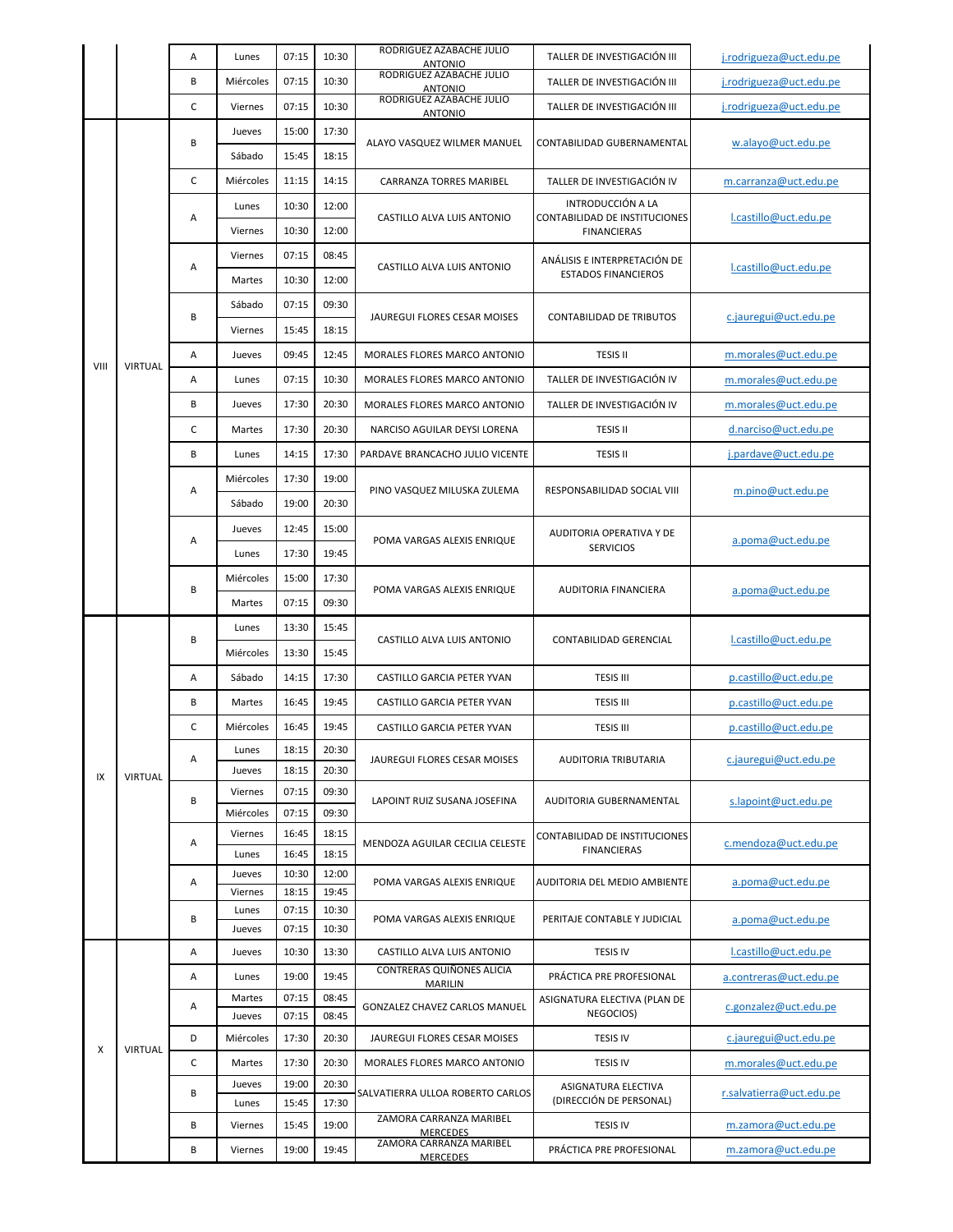

**FACULTAD DE CIENCIAS ADMINISTRATIVAS Y ECONÓMICAS**

#### **PROGRAMA DE ESTUDIOS DE CONTABILIDAD**

# **II BLOQUE**

### **HORARIOS UCT NACIONAL**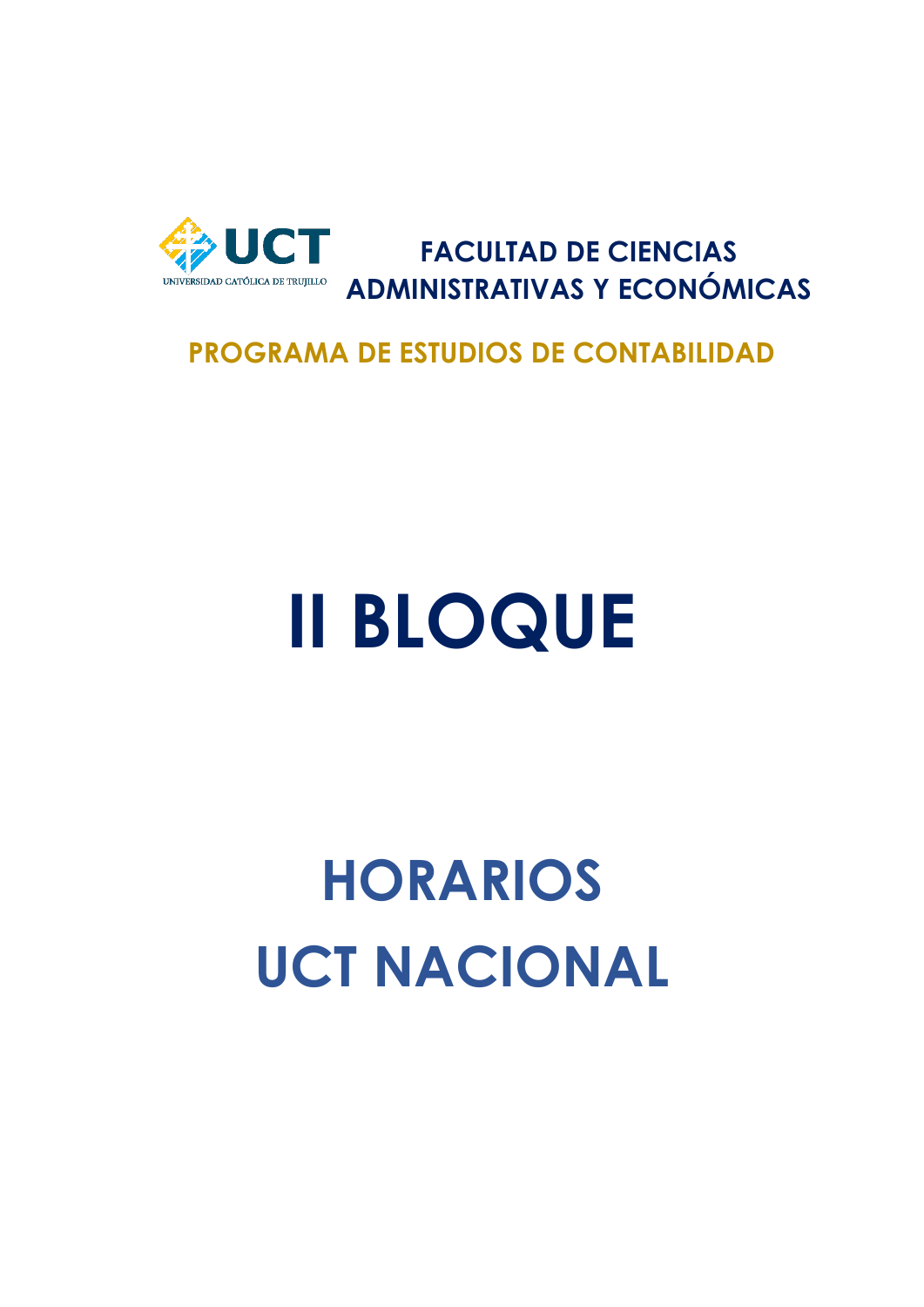| UNIVERSIDAD CATÓLICA DE TRUJILLO BENEDICTO XVI<br><b>FACULTAD DE CIENCIAS ADMINISTRATIVAS Y ECONÓMICAS</b> |                |                |           |               |                |                                             |                                                          |                           |  |
|------------------------------------------------------------------------------------------------------------|----------------|----------------|-----------|---------------|----------------|---------------------------------------------|----------------------------------------------------------|---------------------------|--|
| <b>PROGRAMA DE CONTABILIDAD</b>                                                                            |                |                |           |               |                |                                             |                                                          |                           |  |
| <b>HORARIO DE CLASE - SEMESTRE 2022-1</b><br>UCT NACIONAL - II BLOQUE                                      |                |                |           |               |                |                                             |                                                          |                           |  |
| <b>Horario</b>                                                                                             |                |                |           |               |                |                                             | <b>ASIGNATURA/ EXPERIENCIA</b>                           |                           |  |
| CICLO                                                                                                      | <b>AULA</b>    | <b>SECCIÓN</b> | Día       | <b>Inicio</b> | <b>Término</b> | <b>APELLIDOS Y NOMBRES DEL DOCENTE</b>      | <b>CURRICULAR</b>                                        | <b>CORREO ELECTRONICO</b> |  |
|                                                                                                            |                | Α              | Martes    | 07:15         | 08:45          | CONTRERAS QUIÑONES ALICIA<br><b>MARILIN</b> | ASIGNATURA ELECTIVA<br>(PLANEAMIENTO ESTRATÉGICO)        | a.contreras@uct.edu.pe    |  |
|                                                                                                            |                |                | Jueves    | 07:15         | 08:45          |                                             |                                                          |                           |  |
|                                                                                                            | IV             | Α              | Lunes     | 07:15         | 08:45          | POLO CAMPOS CIRILO SIXTO                    | MACROECOMOMÍA                                            | c.polo@uct.edu.pe         |  |
| IV                                                                                                         |                |                | Viernes   | 07:15         | 08:45          |                                             |                                                          |                           |  |
|                                                                                                            |                | Α              | Sábado    | 15:00         | 17:30          | PONGO MENDO AUGUSTO NICOLAS                 | INTRODUCCIÓN A LOS COSTOS                                | a.pongo@uct.edu.pe        |  |
|                                                                                                            |                |                | Viernes   | 15:00         | 17:30          |                                             |                                                          |                           |  |
|                                                                                                            |                | Α              | Martes    | 10:30         | 12:00          | VILLARREAL TORRES HENRY OSWALDO             | INFORMÁTICA APLICADA                                     | h.villarreal@uct.edu.pe   |  |
|                                                                                                            |                |                | Sábado    | 10:30         | 12:00          |                                             |                                                          |                           |  |
|                                                                                                            |                | Α              | Jueves    | 15:00         | 16:30          |                                             |                                                          | w.alayo@uct.edu.pe        |  |
|                                                                                                            |                |                | Sábado    | 15:45         | 17:30          | ALAYO VASQUEZ WILMER MANUEL                 | FINANZAS PÚBLICAS                                        |                           |  |
|                                                                                                            |                |                | Lunes     | 07:15         | 09:30          | PAJAREZ CHENG LUZ ELIANA YESENIA            | <b>INGLES II</b>                                         | l.pajarez@uct.edu.pe      |  |
|                                                                                                            |                | Α              | Miércoles | 07:15         | 09:30          |                                             |                                                          |                           |  |
| $\vee$                                                                                                     | VIRTUAL        | A              | Martes    | 14:15         | 17:30          | PARDAVE BRANCACHO JULIO VICENTE             | TALLER DE INVESTIGACIÓN I                                | j.pardave@uct.edu.pe      |  |
|                                                                                                            |                |                | Lunes     | 15:00         | 16:30          | PINO VASQUEZ MILUSKA ZULEMA                 | MARKETING EMPRESARIAL                                    | m.pino@uct.edu.pe         |  |
|                                                                                                            |                | Α              | Jueves    | 17:30         | 19:00          |                                             |                                                          |                           |  |
|                                                                                                            |                |                | Miércoles | 16:45         | 20:30          | YI KCOMT SILVIA PATRICIA                    | CONTABILIDAD DE COSTOS<br><b>APLICADOS I</b>             | s.yi@uct.edu.pe           |  |
|                                                                                                            |                | Α              | Viernes   | 16:45         | 20:30          |                                             |                                                          |                           |  |
|                                                                                                            |                | А              | Martes    | 11:15         | 14:15          | <b>CARRANZA TORRES MARIBEL</b>              | TALLER DE INVESTIGACIÓN II                               | m.carranza@uct.edu.pe     |  |
|                                                                                                            |                |                | Martes    | 19:00         | 20:30          | LAPOINT RUIZ SUSANA JOSEFINA                |                                                          |                           |  |
|                                                                                                            | <b>VIRTUAL</b> | Α              | Jueves    | 19:00         | 20:30          |                                             | <b>CONTROL INTERNO</b>                                   | s.lapoint@uct.edu.pe      |  |
|                                                                                                            |                | Α              | Martes    | 16:45         | 19:00          | MORALES FLORES MARCO ANTONIO                | INTRODUCCIÓN A LA                                        | m.morales@uct.edu.pe      |  |
| VI                                                                                                         |                |                | Jueves    | 15:00         | 17:30          |                                             | <b>CONTABILIDAD DE TRIBUTOS</b>                          |                           |  |
|                                                                                                            |                | Α              | Lunes     | 19:00         | 20:30          | PALOMINO ASENJO RENATO<br>SEBASTIAN         | RESPONSABILIDAD SOCIAL VI                                | r.palomino@uct.edu.pe     |  |
|                                                                                                            |                |                | Miércoles | 19:00         | 20:30          |                                             |                                                          |                           |  |
|                                                                                                            |                | Α              | Lunes     | 15:45         | 19:00          | PONGO MENDO AUGUSTO NICOLAS                 | <b>LABORATORIO</b>                                       | a.pongo@uct.edu.pe        |  |
|                                                                                                            |                |                | Miércoles | 15:45         | 19:00          |                                             |                                                          |                           |  |
|                                                                                                            |                |                | Lunes     | 15:00         | 17:30          |                                             | INTRODUCCIÓN A LA                                        |                           |  |
|                                                                                                            |                | Α              | Viernes   | 15:45         | 18:15          | ALAYO VASQUEZ WILMER MANUEL                 | CONTABILIDAD GUBERNAMENTAL                               | w.alayo@uct.edu.pe        |  |
|                                                                                                            |                |                | Martes    | 14:15         | 17:30          |                                             |                                                          |                           |  |
|                                                                                                            |                | В              | Jueves    | 14:15         | 17:30          | ANGULO ARGOMEDO MARIA ISABEL                | <b>CONTABILIDAD SUPERIOR II</b>                          | m.angulo@uct.edu.pe       |  |
|                                                                                                            |                |                | Miércoles | 17:30         | 19:00          |                                             |                                                          |                           |  |
|                                                                                                            |                | В              | Jueves    | 09:45         | 11:15          | HUATAY CULQUI ENRIQUE                       | FORMULACIÓN Y PRESENTACIÓN<br>DE ESTADOS FINANCIEROS     | e.huatay@uct.edu.pe       |  |
|                                                                                                            |                |                | Martes    | 17:30         | 19:45          |                                             |                                                          |                           |  |
|                                                                                                            | <b>VIRTUAL</b> | Α              | Jueves    | 17:30         | 19:45          | <b>HUATAY CULQUI ENRIQUE</b>                | INFORMÁTICA APLICADA A LOS<br><b>ESTADOS FINANCIEROS</b> | e.huatay@uct.edu.pe       |  |
|                                                                                                            |                | В              | Martes    | 07:15         | 09:30          | LAPOINT RUIZ SUSANA JOSEFINA                | INTRODUCCIÓN A LA AUDITORIA                              | s.lapoint@uct.edu.pe      |  |
|                                                                                                            |                |                | Jueves    | 07:15         | 09:30          |                                             |                                                          |                           |  |
| VII                                                                                                        |                | C              | Sábado    | 10:30         | 13:30          | NARCISO AGUILAR DEYSI LORENA                | <b>TESIS I</b>                                           | d.narciso@uct.edupe       |  |
|                                                                                                            |                | Α              | Miércoles | 14:15         | 17:30          | PARDAVE BRANCACHO JULIO VICENTE             | <b>TESIS I</b>                                           | j.pardave@uct.edu.pe      |  |
|                                                                                                            |                | В              | Lunes     | 16:45         | 19:45          | PARDAVE BRANCACHO JULIO VICENTE             | <b>TESIS I</b>                                           | j.pardave@uct.edu.pe      |  |
|                                                                                                            |                |                |           |               |                |                                             |                                                          |                           |  |